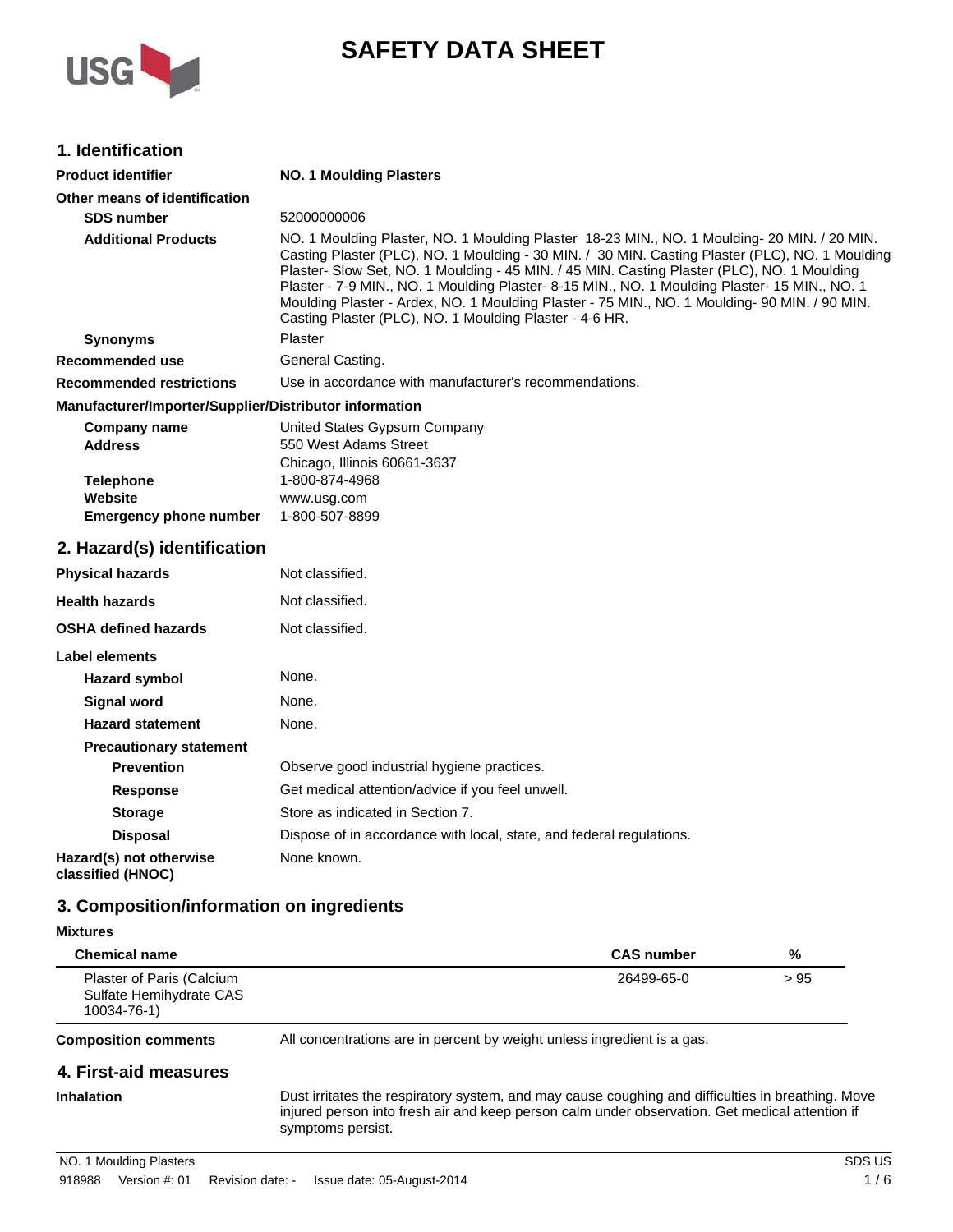| <b>Skin contact</b>                                                          | Contact with dust: Rinse area with plenty of water. Get medical attention if irritation develops or<br>persists.                                                                                                          |
|------------------------------------------------------------------------------|---------------------------------------------------------------------------------------------------------------------------------------------------------------------------------------------------------------------------|
| Eye contact                                                                  | Dust in the eyes: Do not rub eyes. Flush thoroughly with water. If irritation occurs, get medical<br>assistance.                                                                                                          |
| Ingestion                                                                    | Plaster of Paris hardens and if ingested may result in stomach and intestinal blockage. Drinking<br>gelatin solutions or large volumes of water may delay setting.                                                        |
| <b>Most important</b><br>symptoms/effects, acute and<br>delayed              | Under normal conditions of intended use, this product is not expected to be a health risk. Dust may<br>irritate throat and respiratory system and cause coughing.                                                         |
| Indication of immediate<br>medical attention and special<br>treatment needed | Provide general supportive measures and treat symptomatically.                                                                                                                                                            |
| <b>General information</b>                                                   | Ensure that medical personnel are aware of the material(s) involved.                                                                                                                                                      |
| 5. Fire-fighting measures                                                    |                                                                                                                                                                                                                           |
| Suitable extinguishing media                                                 | Use fire-extinguishing media appropriate for surrounding materials.                                                                                                                                                       |
| Unsuitable extinguishing<br>media                                            | Not applicable.                                                                                                                                                                                                           |
| Specific hazards arising from<br>the chemical                                | Not a fire hazard.                                                                                                                                                                                                        |
| Special protective equipment<br>and precautions for firefighters             | Selection of respiratory protection for firefighting: follow the general fire precautions indicated in<br>the workplace. Self-contained breathing apparatus and full protective clothing must be worn in<br>case of fire. |
| <b>Fire-fighting</b><br>equipment/instructions                               | Use standard firefighting procedures and consider the hazards of other involved materials.                                                                                                                                |
| <b>Specific methods</b>                                                      | Cool material exposed to heat with water spray and remove it if no risk is involved.                                                                                                                                      |

# **6. Accidental release measures**

| Personal precautions,<br>protective equipment and<br>emergency procedures | See Section 8 of the SDS for Personal Protective Equipment.                                                                                                                                                                                                     |
|---------------------------------------------------------------------------|-----------------------------------------------------------------------------------------------------------------------------------------------------------------------------------------------------------------------------------------------------------------|
| Methods and materials for<br>containment and cleaning up                  | Vacuum up the spilled material. Vacuums used for this purpose should be equipped with HEPA<br>filters. Containers must be labeled. Collect in approved containers and seal securely. For waste<br>disposal, see Section 13 of the SDS.                          |
| <b>Environmental precautions</b>                                          | Avoid discharge to drains, sewers, and other water systems.                                                                                                                                                                                                     |
| 7. Handling and storage                                                   |                                                                                                                                                                                                                                                                 |
| <b>Precautions for safe handling</b>                                      | Minimize dust production when mixing, or opening and closing bags. Avoid inhalation of dust.<br>Wear appropriate personal protective equipment. Wash hands after handling. Observe good<br>industrial hygiene practices and use appropriate lifting techniques. |
| Conditions for safe storage,<br>including any incompatibilities           | Store in a cool, dry, well-ventilated place. Store away from incompatible materials. Avoid contact<br>with acids, water, and moisture.                                                                                                                          |

# **8. Exposure controls/personal protection**

### **Occupational exposure limits**

**US. OSHA Table Z-1 Limits for Air Contaminants (29 CFR 1910.1000)**

| <b>Components</b>                                                                       | <b>Type</b> | Value              | <b>Form</b>          |
|-----------------------------------------------------------------------------------------|-------------|--------------------|----------------------|
| Plaster of Paris (Calcium<br>Sulfate Hemihydrate CAS<br>10034-76-1) (CAS<br>26499-65-0) | <b>PEL</b>  | $5 \text{ mg/m}$ 3 | Respirable fraction. |
|                                                                                         |             | 15 mg/m $3$        | Total dust.          |
| US. ACGIH Threshold Limit Values                                                        |             |                    |                      |
| <b>Components</b>                                                                       | <b>Type</b> | Value              | Form                 |
| Plaster of Paris (Calcium<br>Sulfate Hemihydrate CAS<br>10034-76-1) (CAS<br>26499-65-0) | <b>TWA</b>  | $10 \text{ mg/m}$  | Inhalable fraction.  |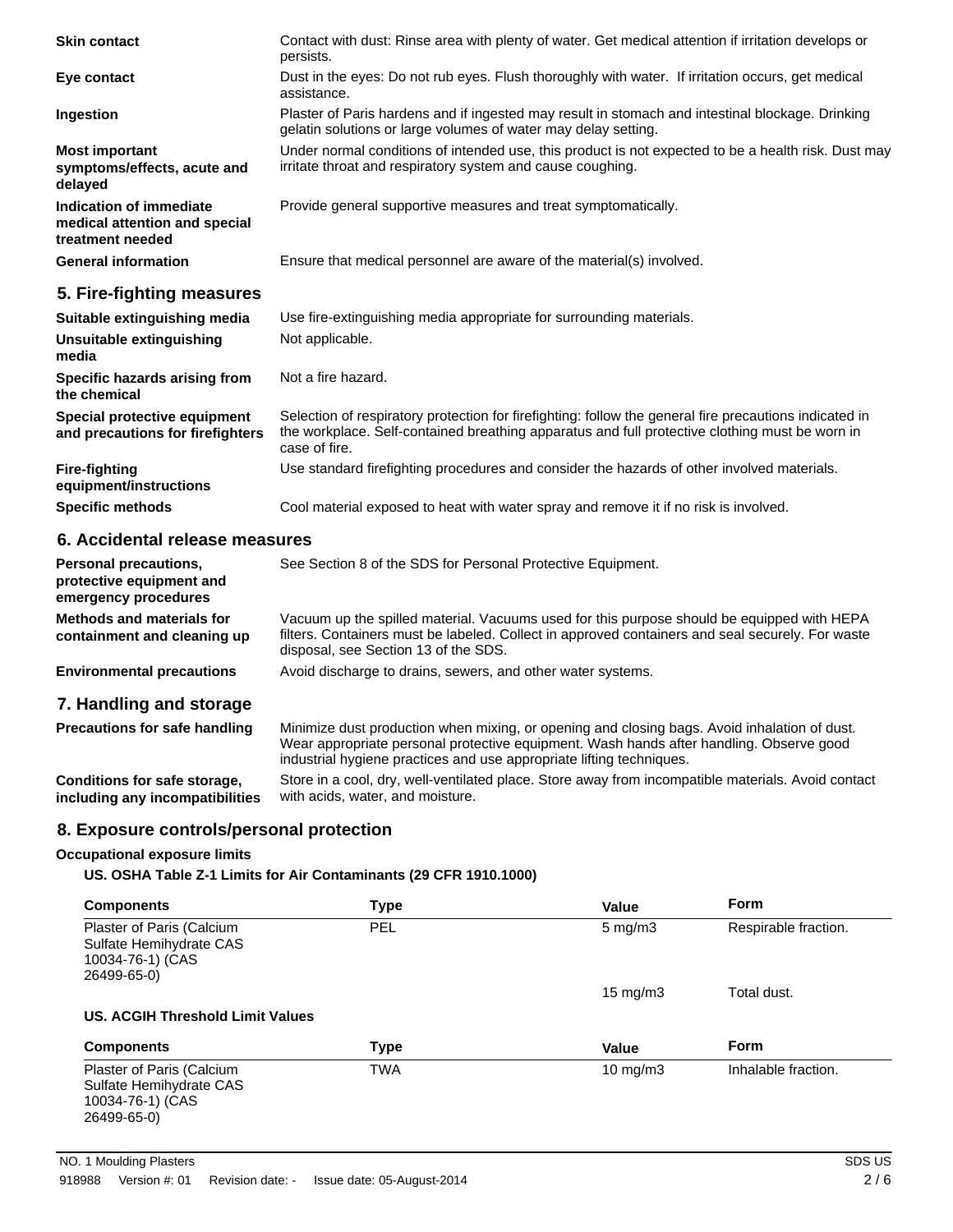### **US. NIOSH: Pocket Guide to Chemical Hazards**

| <b>Components</b>                                                                       | <b>Type</b>                                                                                                                                                                                                                                                                                                                                                                                                                                                                                                                                                                                                                                                                                              | <b>Value</b> | <b>Form</b> |
|-----------------------------------------------------------------------------------------|----------------------------------------------------------------------------------------------------------------------------------------------------------------------------------------------------------------------------------------------------------------------------------------------------------------------------------------------------------------------------------------------------------------------------------------------------------------------------------------------------------------------------------------------------------------------------------------------------------------------------------------------------------------------------------------------------------|--------------|-------------|
| Plaster of Paris (Calcium<br>Sulfate Hemihydrate CAS<br>10034-76-1) (CAS<br>26499-65-0) | <b>TWA</b>                                                                                                                                                                                                                                                                                                                                                                                                                                                                                                                                                                                                                                                                                               | $5$ mg/m $3$ | Respirable. |
|                                                                                         |                                                                                                                                                                                                                                                                                                                                                                                                                                                                                                                                                                                                                                                                                                          | 10 mg/m3     | Total       |
| <b>Biological limit values</b>                                                          | No biological exposure limits noted for the ingredient(s).                                                                                                                                                                                                                                                                                                                                                                                                                                                                                                                                                                                                                                               |              |             |
| Appropriate engineering<br>controls                                                     | Provide sufficient ventilation for operations causing dust formation. Observe occupational<br>exposure limits and minimize the risk of exposure.                                                                                                                                                                                                                                                                                                                                                                                                                                                                                                                                                         |              |             |
|                                                                                         | Individual protection measures, such as personal protective equipment                                                                                                                                                                                                                                                                                                                                                                                                                                                                                                                                                                                                                                    |              |             |
| <b>Eye/face protection</b>                                                              | Wear approved safety goggles.                                                                                                                                                                                                                                                                                                                                                                                                                                                                                                                                                                                                                                                                            |              |             |
| <b>Skin protection</b>                                                                  |                                                                                                                                                                                                                                                                                                                                                                                                                                                                                                                                                                                                                                                                                                          |              |             |
| <b>Hand protection</b>                                                                  | It is a good industrial hygiene practice to minimize skin contact. For prolonged or repeated skin<br>contact use suitable protective gloves.                                                                                                                                                                                                                                                                                                                                                                                                                                                                                                                                                             |              |             |
| Other                                                                                   | Normal work clothing (long sleeved shirts and long pants) is recommended.                                                                                                                                                                                                                                                                                                                                                                                                                                                                                                                                                                                                                                |              |             |
| <b>Respiratory protection</b>                                                           | If engineering controls do not maintain airborne concentrations below recommended exposure<br>limits (where applicable) or to an acceptable level (in countries where exposure limits have not<br>been established), an approved respirator must be worn. Use a NIOSH/MSHA approved air<br>purifying respirator as needed to control exposure. Consult with respirator manufacturer to<br>determine respirator selection, use, and limitations. Use positive pressure, air-supplied respirator<br>for uncontrolled releases or when air purifying respirator limitations may be exceeded. Follow<br>respirator protection program requirements (OSHA 1910.134 and ANSI Z88.2) for all respirator<br>use. |              |             |
| <b>Thermal hazards</b>                                                                  | None.                                                                                                                                                                                                                                                                                                                                                                                                                                                                                                                                                                                                                                                                                                    |              |             |
| <b>General hygiene</b><br>considerations                                                | Always observe good personal hygiene measures, such as washing after handling the material<br>and before eating, drinking, and/or smoking. Routinely wash work clothing and protective<br>equipment separately from regular wash. Observe any medical surveillance requirements.                                                                                                                                                                                                                                                                                                                                                                                                                         |              |             |

# **9. Physical and chemical properties**

| Solid.                                       |
|----------------------------------------------|
|                                              |
| Powder.                                      |
| White to off-white.                          |
| Low to no odor.                              |
| Not applicable.                              |
| $6 - 8$                                      |
| Not applicable.<br>Not applicable.           |
| Not applicable.                              |
| Not applicable.                              |
| Not applicable.                              |
| Not applicable.                              |
| Upper/lower flammability or explosive limits |
| Not applicable.                              |
| Not applicable.                              |
| Not applicable.                              |
| Not applicable.                              |
| Not applicable.                              |
| $2.96$ (H <sub>2</sub> O=1)                  |
|                                              |
| $0.15 - 0.4$ g/100 g (H2O)                   |
|                                              |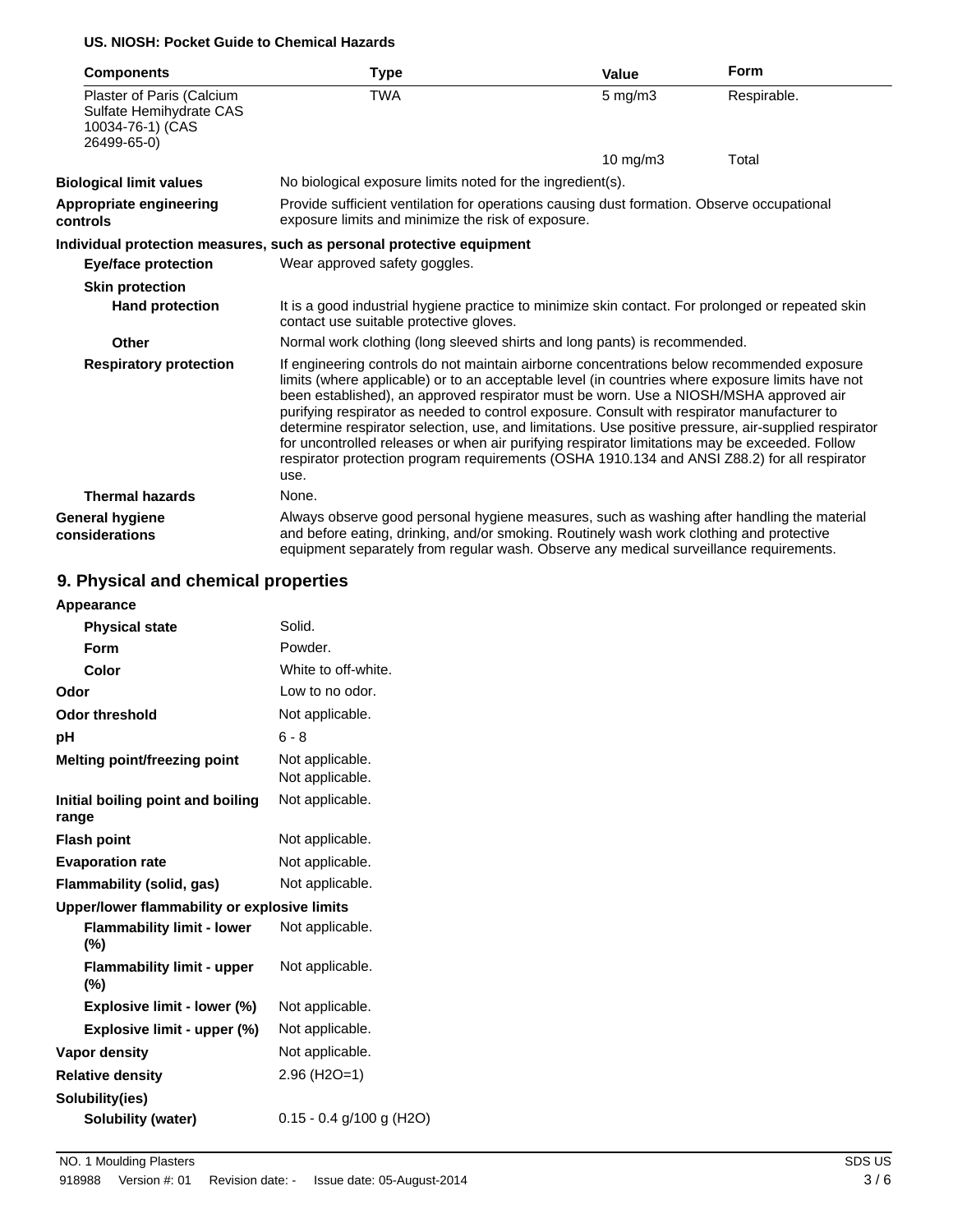| <b>Partition coefficient</b><br>(n-octanol/water) | Not applicable.              |
|---------------------------------------------------|------------------------------|
| <b>Auto-ignition temperature</b>                  | Not applicable.              |
| <b>Decomposition temperature</b>                  | 2642 °F (1450 °C)            |
| Viscosity                                         | Not applicable.              |
| <b>Other information</b>                          |                              |
| <b>Bulk density</b>                               | $55 - 70$ lb/ft <sup>3</sup> |
| <b>Particle size</b>                              | Varies.                      |
| VOC (Weight %)                                    | 0 %                          |

# **10. Stability and reactivity**

| <b>Reactivity</b>                            | Not available.                                                                                                                                                                                                                  |
|----------------------------------------------|---------------------------------------------------------------------------------------------------------------------------------------------------------------------------------------------------------------------------------|
| <b>Chemical stability</b>                    | Material is stable under normal conditions.                                                                                                                                                                                     |
| <b>Possibility of hazardous</b><br>reactions | Hazardous polymerization does not occur.                                                                                                                                                                                        |
| <b>Conditions to avoid</b>                   | When mixed with water this product can become very hot. Encasing or making moulds of any body<br>part can cause serious burns that may require surgical removal of affected tissue and even<br>amputation of encased body part. |
| Incompatible materials                       | Acids. Exposure to water and acids must be supervised because the reactions are vigorous and<br>produce large amounts of heat.                                                                                                  |
| <b>Hazardous decomposition</b><br>products   | Calcium oxides. Sulfur oxides.                                                                                                                                                                                                  |

# **11. Toxicological information**

# **Information on likely routes of exposure**

| Ingestion                                                                          | Ingestion may cause irritation and stomach discomfort.                                                                            |
|------------------------------------------------------------------------------------|-----------------------------------------------------------------------------------------------------------------------------------|
| <b>Inhalation</b>                                                                  | Airborne dust may irritate throat and upper respiratory system causing coughing.                                                  |
| <b>Skin contact</b>                                                                | Under normal conditions of intended use, this product does not pose a skin hazard.                                                |
| Eye contact                                                                        | Direct contact with airborne particulates may cause temporary irritation.                                                         |
| Symptoms related to the<br>physical, chemical and<br>toxicological characteristics | Dust may irritate eyes and mucous membranes of the nose, throat and upper respiratory system<br>causing sneezing and/or coughing. |
| Information on toxicological effects                                               |                                                                                                                                   |
| <b>Acute toxicity</b>                                                              | Not expected to be a hazard under normal conditions of intended use.                                                              |
| <b>Skin corrosion/irritation</b>                                                   | Not a skin irritant.                                                                                                              |
| Serious eye damage/eye<br>irritation                                               | Direct contact with eyes may cause temporary irritation.                                                                          |
| Respiratory or skin sensitization                                                  |                                                                                                                                   |
| <b>Respiratory sensitization</b>                                                   | Not expected to cause respiratory sensitization based on non-skin sensitization history.                                          |
| <b>Skin sensitization</b>                                                          | Not a skin sensitizer. Plaster of Paris has displayed little sensitization potential.                                             |
| Germ cell mutagenicity                                                             | No evidence of mutagenicty found in Ames bacterial tests.                                                                         |
| Carcinogenicity                                                                    | This material is not classified as a carcinogen by IARC, ACGIH, NTP or OSHA.                                                      |
| Not listed.                                                                        | <b>OSHA Specifically Requiated Substances (29 CFR 1910.1001-1050)</b>                                                             |
| <b>Reproductive toxicity</b>                                                       | Not expected to be a reproductive hazard.                                                                                         |
| Specific target organ toxicity -<br>single exposure                                | No data available, but none expected.                                                                                             |
| Specific target organ toxicity -<br>repeated exposure                              | No data available, but none expected.                                                                                             |
| <b>Aspiration hazard</b>                                                           | Due to the physical form of the product it is not an aspiration hazard.                                                           |
| <b>Chronic effects</b>                                                             | No other specific acute or chronic health impact noted.                                                                           |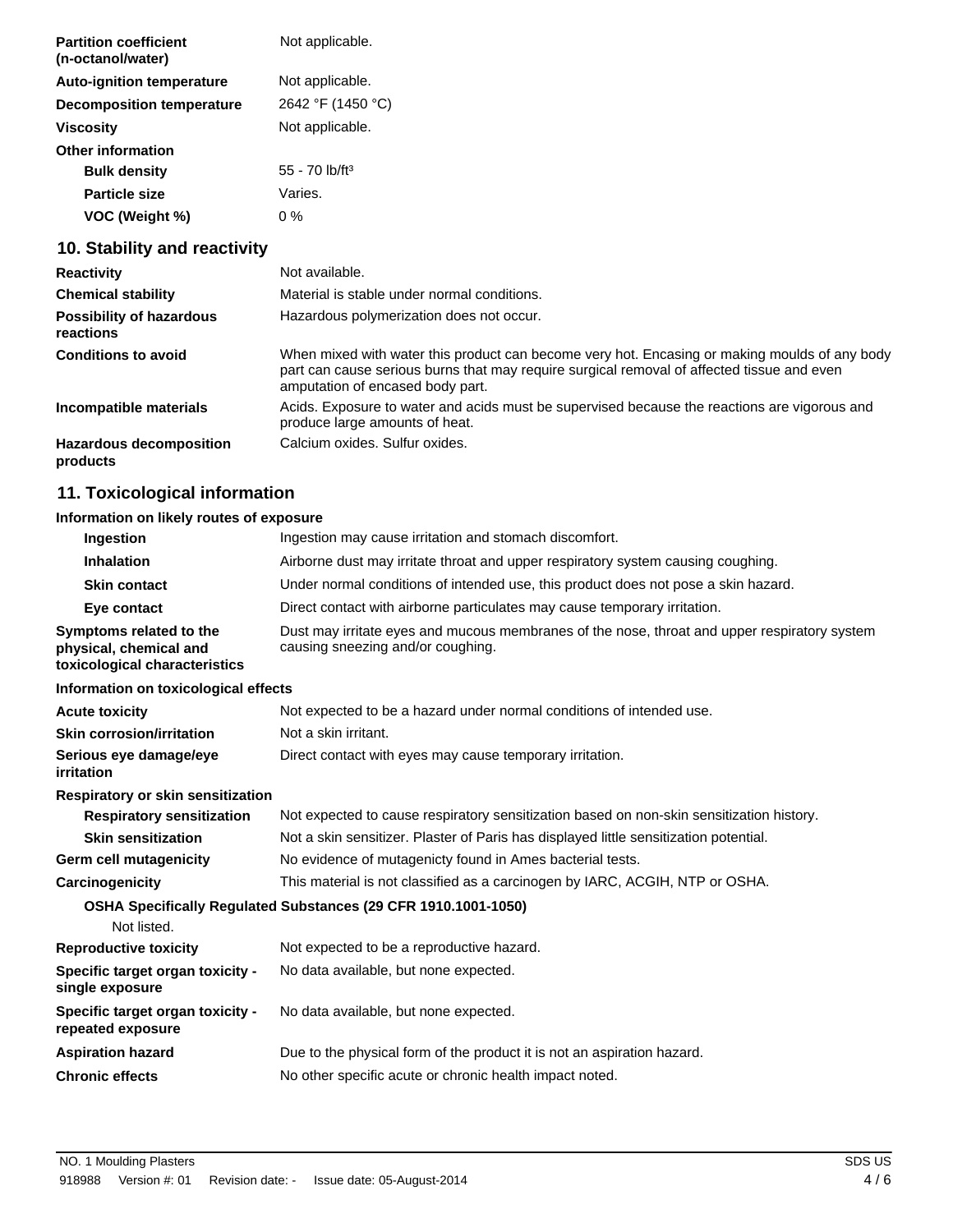# **12. Ecological information**

# **Ecotoxicity** The product components are not classified as environmentally hazardous. However, this does not exclude the possibility that large or frequent spills can have a harmful or damaging effect on the environment. **Components Species Test Results** Plaster of Paris (Calcium Sulfate Hemihydrate CAS 10034-76-1) (CAS 26499-65-0) **Aquatic** Fish LC50 Fathead minnow (Pimephales promelas) > 1970 mg/l, 96 hours **Persistence and degradability** Calcium sulfate dissolves in water forming calcium and sulfate ions. **Bioaccumulative potential** Bioaccumulation is not expected. **Mobility in soil** No data available. **Other adverse effects** None expected.

# **13. Disposal considerations**

| <b>Disposal instructions</b>             | Dispose in accordance with applicable federal, state, and local regulations. Recycle responsibly. |
|------------------------------------------|---------------------------------------------------------------------------------------------------|
| Local disposal regulations               | Dispose of in accordance with local regulations.                                                  |
| Hazardous waste code                     | Not regulated.                                                                                    |
| Waste from residues / unused<br>products | Dispose of in accordance with local regulations.                                                  |
| Contaminated packaging                   | Dispose of in accordance with local regulations.                                                  |

# **14. Transport information**

### **DOT**

Not regulated as dangerous goods.

#### **IATA**

Not regulated as dangerous goods.

### **IMDG**

Not regulated as dangerous goods.

**Transport in bulk according to** Not applicable. This product is a solid. Therefore, bulk transport is governed by IMSBC code. **Annex II of MARPOL 73/78 and the IBC Code**

# **15. Regulatory information**

**US federal regulations** This product is a "Hazardous Chemical" as defined by the OSHA Hazard Communication Standard 29 CFR 1910.1200 (OSHA) and 8 CCR § 5194 (Cal/OSHA).

## **TSCA Section 12(b) Export Notification (40 CFR 707, Subpt. D)**

Not regulated.

**OSHA Specifically Regulated Substances (29 CFR 1910.1001-1050)**

Not listed.

**CERCLA Hazardous Substance List (40 CFR 302.4)**

Not listed.

**Superfund Amendments and Reauthorization Act of 1986 (SARA)**

**Hazard categories** Immediate Hazard - No Delayed Hazard - No Fire Hazard - No Pressure Hazard - No Reactivity Hazard - No

# **SARA 302 Extremely hazardous substance**

Not listed.

**SARA 311/312 Hazardous** No

**chemical**

# **SARA 313 (TRI reporting)**

Not regulated.